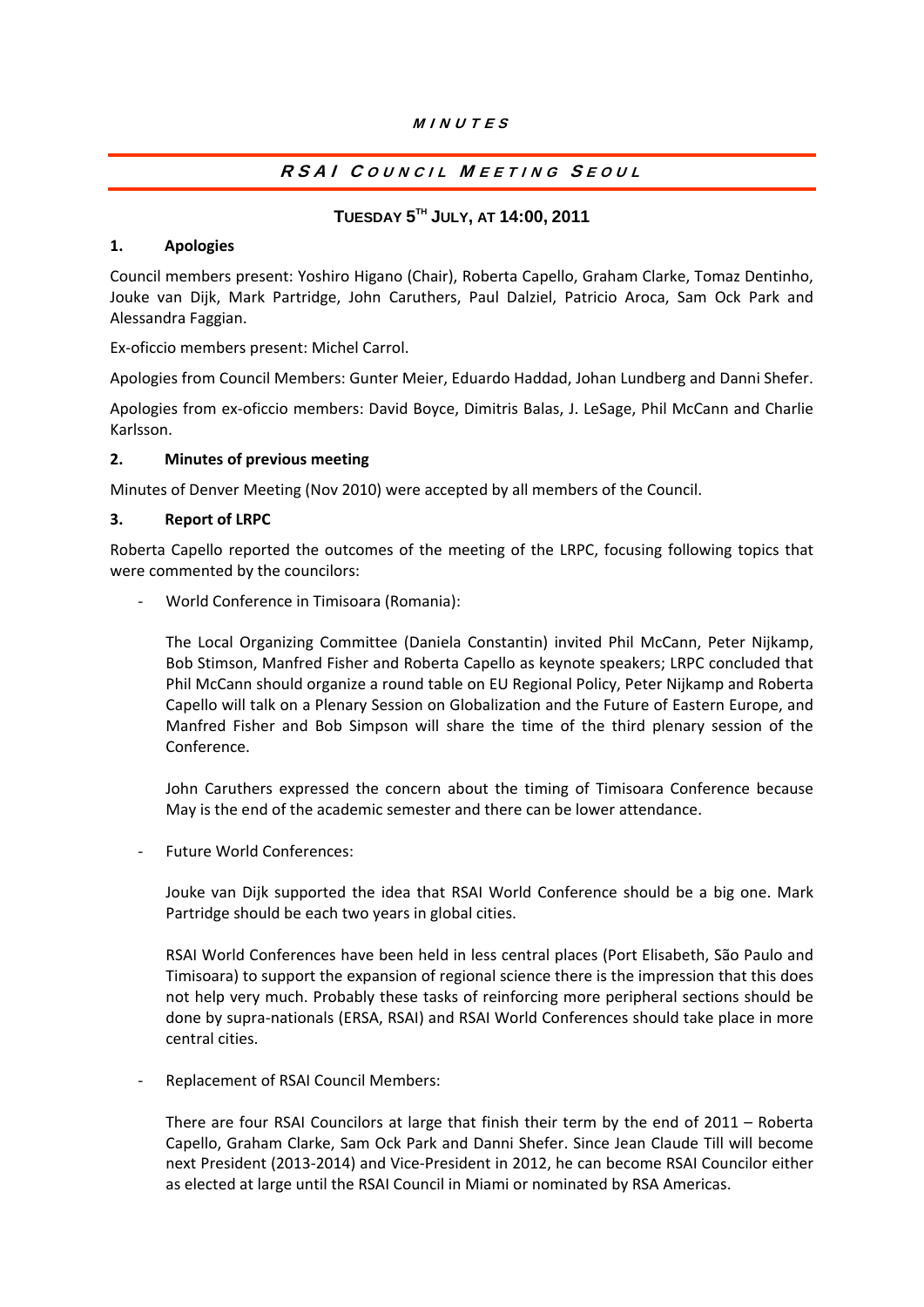## ‐ RSAI/RSA relationships:

RSA **is willing to** be present in special sessions of RSAI conferences, usually through the journal Spatial Economic Analysis managed by the British and Irish Section of RSAI, but it is not their strategy to have RSAI in RSA conferences. The LRPC suggested that a RSAI Committee should contact the British and Irish Section of to avoid that RSAI conferences can be misused by other associations.

## **4. RSAI President Election**

Yoshiro Higano appointed that, according to the RSAI Constitution, RSAI Council shall nominate next President elected and Roberta Capello informed that RSAI Constitution defines the terms of the election of RSAI President in the following terms.

*a. President election procedure. The RSAI President shall be elected by the Council for a two‐ year‐term and confirmed by a vote of the entire active membership of the Association. To canvass suitable candidates for nomination, the Council establishes a "Nomination Committee" comprising the RSAI President, the RSAI Immediate Past‐President, three members RSAI Council (one each from among the council members who are appointees of the three superregional organizations), and two members of the Long Range Planning Committee (LRPC) recommended by the LRPC itself.*

*b. Criteria of the nominees. The nominees should satisfy the following criteria: a) financial resources sufficient to cover travel costs to perform RSAI duties; b) support from candidate's institution including relaxation of duties to enable President to travel as needed to execute RSAI business; c) RSAI Council experience (Council member experience) and/or other service to the regional science community (e.g., super regional and/or other sections, editor or one of the regional science journals, etc.).*

*c. Time for the formation of the "Nomination Committee". The President Elect nomination committee shall be formed at the RSAmericas meeting at the end of the second year of the outgoing president so that the appointment is made at the PRSCO meeting in the next calendar year (first year of the incoming president).*

Roberta Capello suggested that the "Nomination Committee" should be prearranged in the ERSA Conference in Barcelona on the 2<sup>nd</sup> of August.

## **5. Selection of RSAI Councilors‐ at‐large (YH)**

I) Based on the information of the LRPC on the selection of RSAI Councilors at large the agreed decision by the Council was that the Executive Director should inform RSAI members so that they can present proposals to be analyzed by the RSAI Council in Barcelona  $(2^{nd}$  of September 2011) and the election should run afterwards so that all the new councilors at large for 2012-2014 can be known by November 9-12, 2011 (RSAI Council in Miami).

## **6. Future conferences:**

II) The Council considers that RSAI World Conferences should take place in more central cities and each two years. Nevertheless the decision for the place and the frequency or the World Conferences should be made after further consultation with the LRPC.

## **7. RSAI/RSA relationship: white paper and further initiatives**

Based on the information of the LRPC, Roberta Capello, Mark Partridge, John Caruthers, Graham Clarke and Jouke van Dijk and Alessandra Faggian express their views on the issue,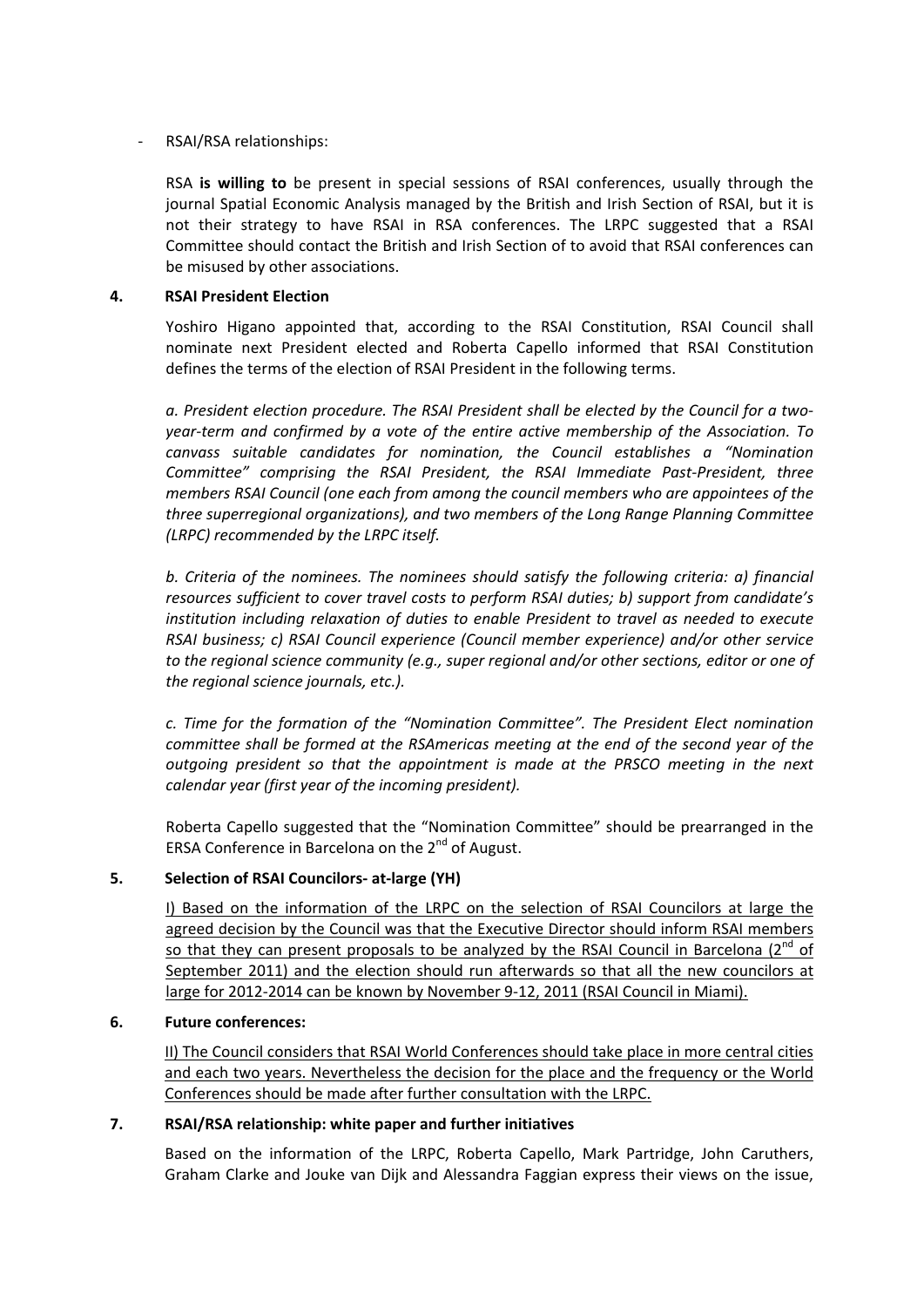**and agree that some actions should be taken to make RSA understand that it its presence in RSAI conferences is welcome from the scientific point of view, but not as an occasion to make marketing of RSA activities**.

III) The Council agreed on the LRPC suggestion that Yoshiro Higano, Mark Partridge, Roberta Capello and Alessandra Faggian should contact the British and Irish Section on the issue.

#### **8. New sections development:**

‐ RSAmericas:

Patricio Aroca informed the Council that Brasil, Chile, Argentina and Colombia Sections are implementing regional science meetings in 2011 and Equator will organize one in the near future.

‐ China:

*This point was discussed just after the acceptance of point 2 "Minutes" because, as informed by Yoshiro Higano, the colleagues from China University of Geosciences had to leave to the airport at 14:30.*

Yoshiro Higano presented the development of RSAI in China in the following terms.

"As President of RSAI I invited two teams to organize international conferences of Regional Science in China: One for March 2012, organized by China University of Geosciences, and another, for July 2012 organized by the Renmin University, under the name of  $12<sup>th</sup> PRSCO$ Summer Institute as decided by PRSCO Council Meeting on the  $3^{rd}$  of July. A third Conference will take place in December but the venue is not yet decided.

Related to these conferences in China Yoshiro Higano proposed the following measures:

- 1) RSAI will provide 10000 US\$ for China University of Geosciences as a subsidy for setting up a new RSAI section in China;
- 2) RSAI will issue special volumes of PIRS and RSPP for publication of qualified papers presented at the three meetings through regular refereeing process."

Yoshiro Higano also said that the possibility to publish in special issue of journals with high impact factor is very important to attract young scientists in China.

Lei Yalin presented the proposal of the Regional Science Conference of the University of Geosciences (28<sup>th</sup> of March – 1<sup>st</sup> of April) which program will include the theme of the development of mining regions.

Wen Yuyuan, from Renmin University, presented the plan for the  $12<sup>th</sup>$  PRSCO Summer Institute (3-6<sup>th</sup> July 2012) with the theme "Regional Development Patterns and Evolution Trends after the Great Crisis" and with 200 expected papers and participants.

Roberta Capello welcomed the two presentations.

Regarding the subsidy of 10000 US\$ China University of Geosciences Yoshiro Higano, Roberta Capello, Graham Clarke, Tomaz Dentinho, Jouke van Dijk, Mark Partridge and Alessandra Faggian expressed their positive opinions.

IV) The Council decided unanimously to accept the request to provide 10000 US\$ for China University of Geosciences as a subsidy for setting up a new RSAI section in China taking into account the financial and scientific return for the Association.

Concerning the special issues of PIRS and RSPP on China Jouke van Dijk (PIRS) and Michel Carrol (RSPP) explained the common procedures for special issues and made known that, although it is not for the Council to decide on special issues, they, as editors, welcome one special issue per journal promoted through the normal procedures.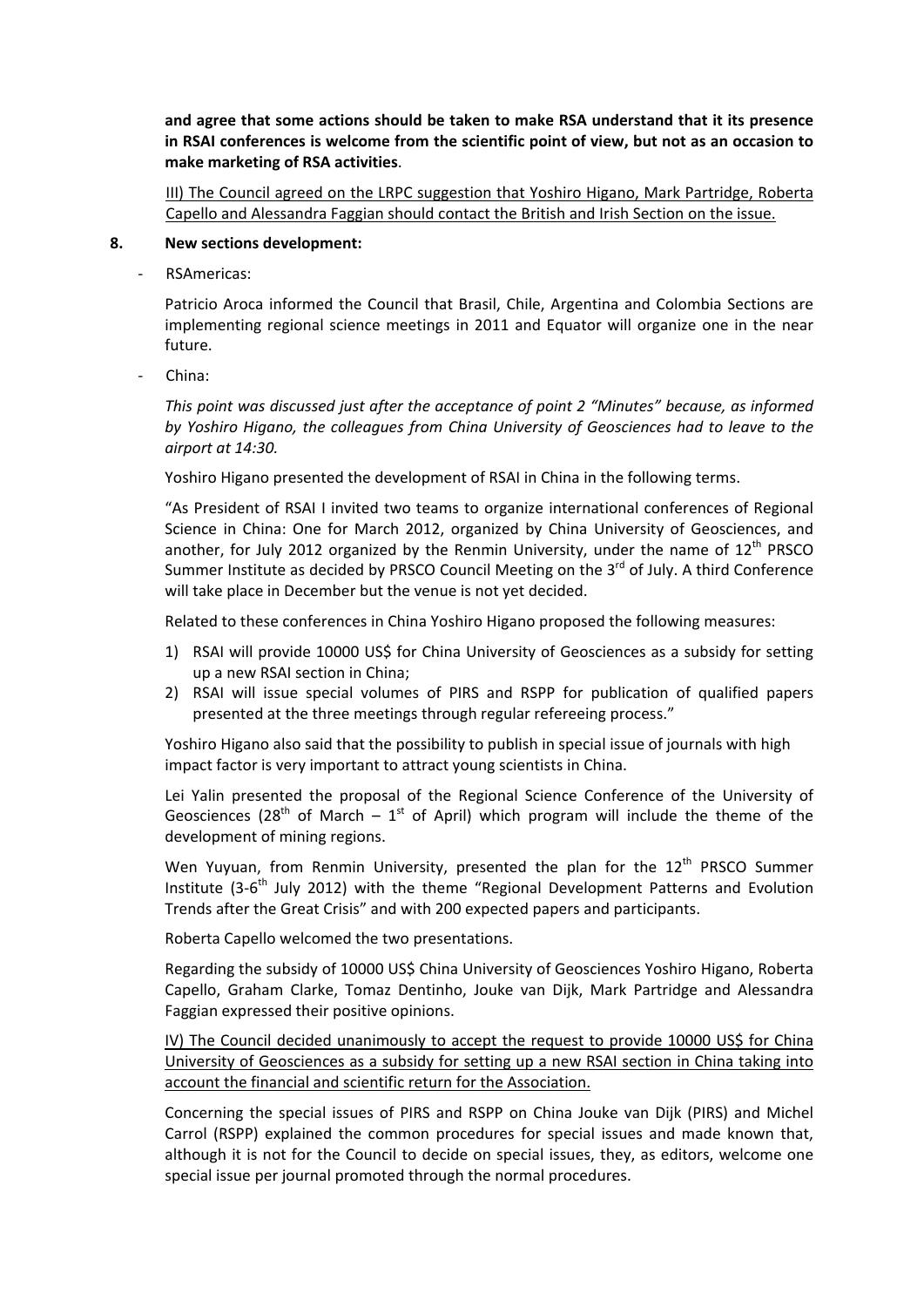Yoshiro Higano, Roberta Capello, Mark Partridge and Sam Ock Park expressed their opinions on the matter.

## V) The Council suggested that an informal team could be formed to support the creation of the two special issues on China of RSAI journals.

Yoshiro Higano gave thanks to the Council for its decisions and suggestions on the implementation of Regional Science in China. He also mentioned the importance of the collaboration between his Presidency and RSAI Council namely in the following issues: ‐ enhancement and enrichment of services of RSAI; - expansion of the organization in developing countries specially in Africa, Latin America and South East Asia; and the organization of World Congresses specially the World Congress in Timisoara, Romania.

‐ Poland and Lithuania:

There were no reported news on the RSAI sections of Poland and Lithuania.

## **9. Publication reports:**

## a) Papers in Regional Science

Jouke van Dijk reported that PIRS maintains its production on schedule, decreased the impact factor from 1,3 to 1,2 because the number of pages (which are in the denominator of the index) increased recently from 600 to 900 and informed the Council that in the near future two special issues will be published, one in infrastructures and the other on labor markets.

## b) Regional Science Policy and Practice

Michael Carrol informed the Council that the number of pages of RSPP will increase from 176 in 2010 to 512 in 2011, reported that submissions increased progressively from 2008 (with 4) to in 2011 (with already 75).

Mark Partridge asked on the prospects to register RSPP in ISI. Michel Carrol explained that Wiley Blackwell will try to do it when the journal gets some background.

VI The Council unanimously congratulated the job well done on PIRS and RSPP.

## **10. RSAI Awards**

## a. Martin Beckmann RSAI Annual Award

Jouke van Dijk said that, for the first time, two papers were selected for the award and that it should be clear if the respective grant should be divided by the two papers or if each paper should receive the usual grant. Roberta Capello reported that Jean Claude Till and herself suggested to accept to split the prize if there are two winners.

VII The Council decided unanimously that if there is more than one winner the Beckmann Prize must be divided among the winners.

## b. Kohno award

Graham Clarke informed the Council that suggestions should be presented in Barcelona so that the award can be given in Miami.

## c. Peter Nijkamp award

Graham Clarke suggested the creation of a Committee to identify and select the best publication on regional science coming from developing countries.

VIII The Council agreed that the Committee for the Peter Nijkamp award should be formed by Roberta Capello, Patricio Aroca and Paul Dalziel.

## **11. RSAI Summer Courses:**